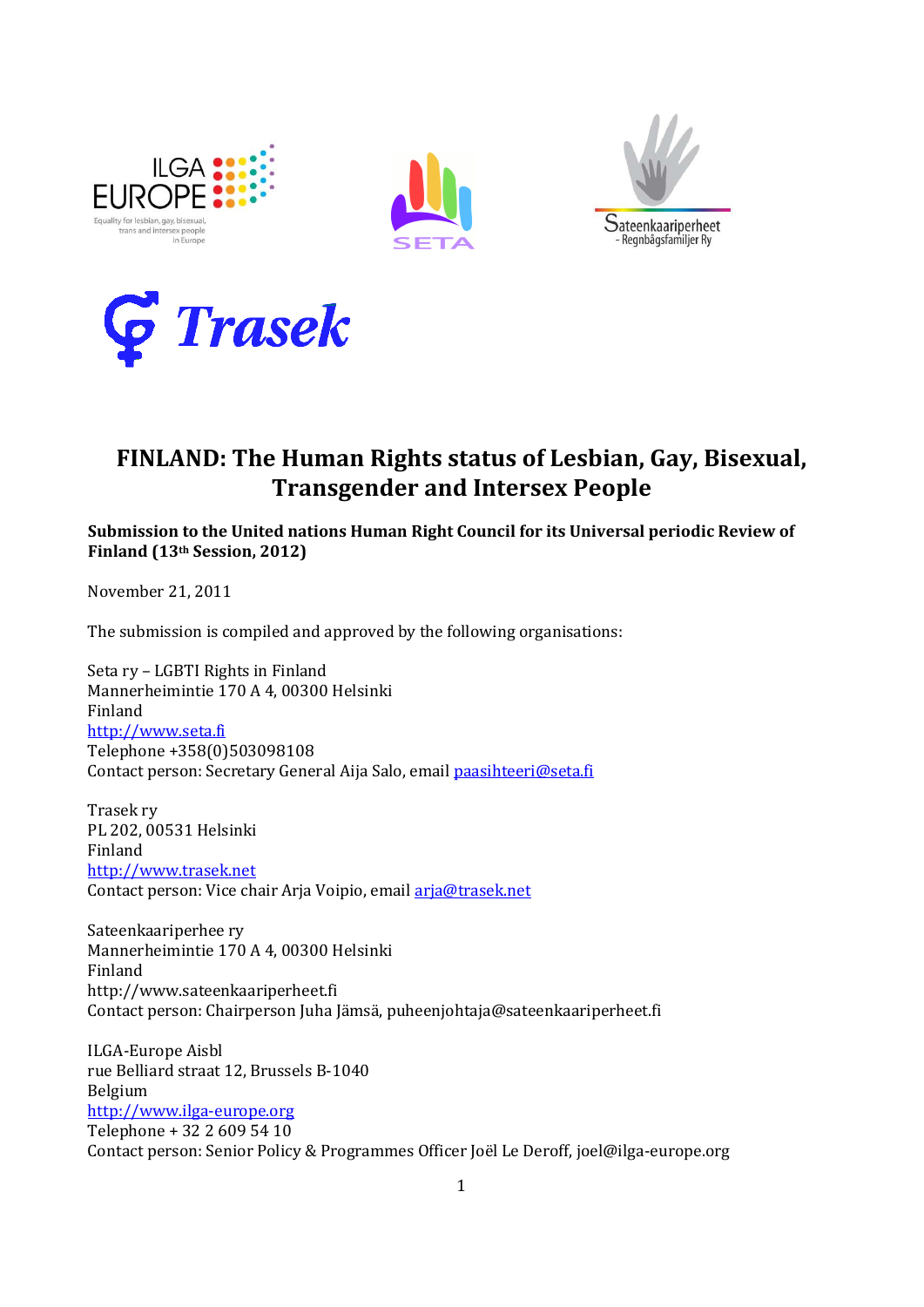# **Introduction and general remarks**

- 1. Although the legal status and protection of LGBTI people has improved in Finland, some significant problems remain. This report address three key issue areas: (i) transgender and intersex persons' rights, (ii) lack of comprehensive governmental policies and structures concerning LGBTI people, authorities' lack of awareness and knowledge about the diversity of gender and sexual orientation, and lack of data and research-based information on the situation of LGBTI people; (iii)the rights to equality and non-discrimination. In addition, the submission looks specifically at the human rights of LGBTI children, youth and families as well as LGBTI refugees, asylum seekers and other migrants. The report moves beyond the legal situation.
- 2. This information is submitted by Seta<sup>1</sup>, Trasek<sup>2</sup>, Sateenkaariperheet<sup>3</sup> and ILGA-Europe<sup>4</sup> in the framework of the Universal Periodic Review in order to draw the attention of the Human Rights Council to human rights concerns affecting lesbian, gay, bisexual, transgender and intersex(LGBTI) people in Finland. This compilation is based on published as well as unpublished data, such as information received by the submitting organizations from their members.
- 3. Definitions of the discrimination grounds: (i) 'Sexual orientation' refers to each person's capacity for profound emotional, affectional and sexual attraction to, and intimate and sexual relations with, individuals of a different gender or the same gender or more than one gender; (ii) 'gender identity' refers to each person's deeply felt internal and individual experience of gender, which may or may not correspond with the sex assigned at birth, including the personal sense of the body (which may involve, if freely chosen, modification of bodily appearance or function by medical, surgical or other means), (iii) 'gender expression' refers to a person's individual expressions of gender, including dress, speech and mannerisms. In relation to sexual orientation, abbreviation LGB (lesbian, gay and bisexual) is used. In relation to both grounds the abbreviation LGBTI (lesbian, gay, bisexual, transgender and intersex) is used.
- 4. In the conclusions of the 8th session of the Human Rights Council5, Finland approved of recommendations to provide same coverage for sexual orientation and disability as for

-

<sup>1</sup> Seta ry – LGBTI Rights in Finland is a national LGBTI rights non-governmental organization, founded in 1974. Seta has 19 member organizations and numerous supporting members throughout Finland.

<sup>2</sup> Finnish association for transgender and intersexual individuals.

<sup>3</sup> Finnish association for rainbow families, ie. families of LGBTI people.

<sup>4</sup> European region of the International Lesbian, Gay, Bisexual, Trans and Intersex Association (ILGA).

<sup>5</sup> Universal Periodic Review, Report of the Working Group on the Universal Periodic Review, Finland (A/HRC/8/24)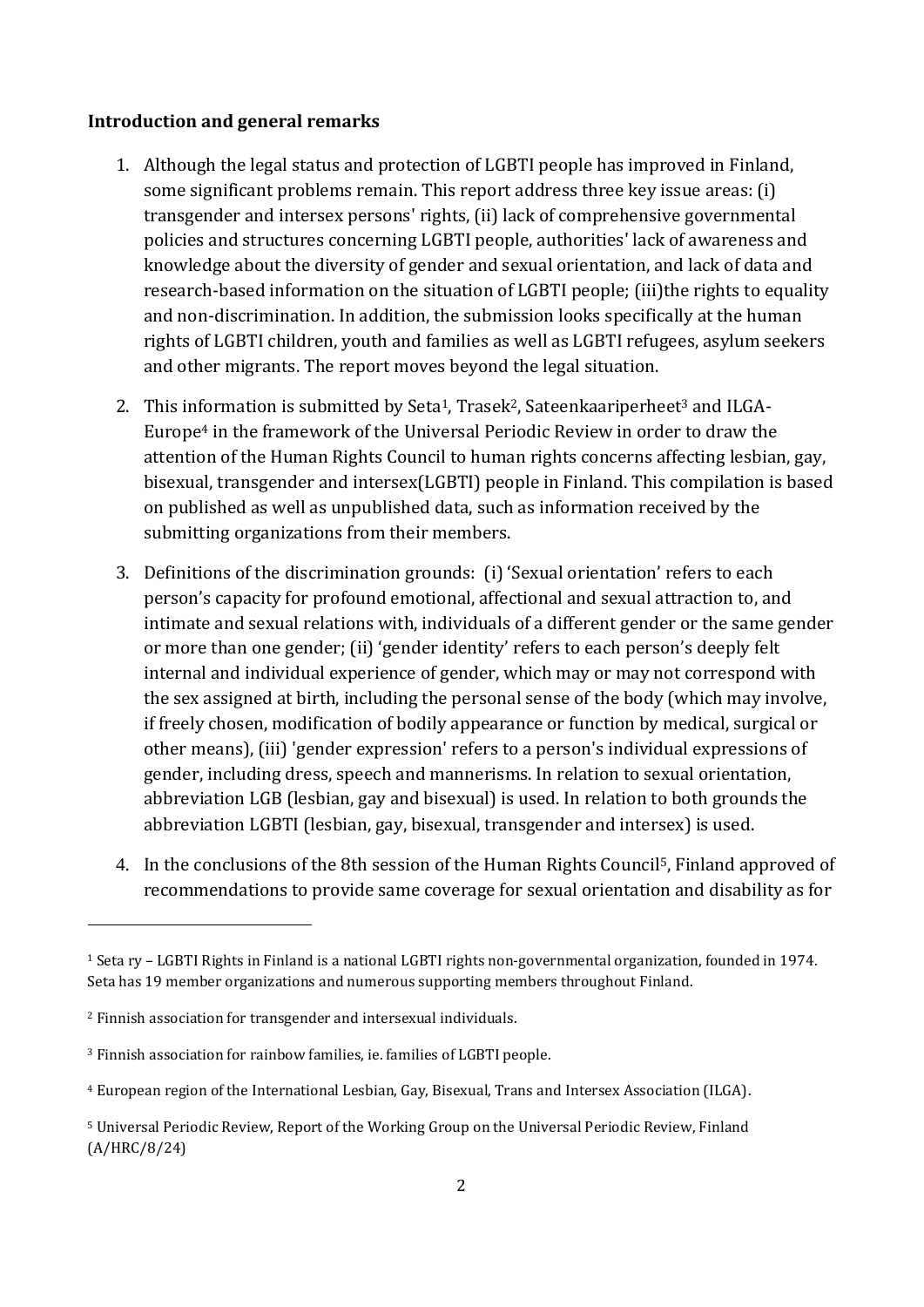other grounds in the anti-discrimination legislation, to strengthen protection and respect for all persons based on sexual orientation and gender identity, and to consider using the Yogyakarta principles as a guide to assist in its policy development. Unfortunately, the reform of the Anti-discrimination Act and of the Act on Equality between Men and Women still remain in process, which means that protection for sexual orientation is still weaker than for ethnic origin, and gender identity and expression completely lack explicit coverage in the anti-discrimination legislation.

5. Finland also has to a high extent failed to adopt comprehensive strategies on protecting the human rights of LGBTI people, contrary not only to the HRC recommendations but also to the recommendations of the European Union Agency for Fundamental Rights (FRA)<sup>6</sup>, of the Committee of ministers of the Council of Europe<sup>7</sup> and of the Commissioner for Human Rights of the Council of Europe8. In the recommendations of the 8th session of the HRC, the need was stressed to apply the Yogyakarta principles especially further identify and strengthen responses to a range of needs faced by persons on the grounds of sexual orientation and gender identity, in areas such as suicide, health care, domestic violence, hate crimes, educational needs, and multiple forms of discrimination, including the needs of LGBT youth, elderly and disabled people. The scope of specific actions taken by Finland to this end have been limited.

### **Trans persons**

-

6. Trans and intersex issues are regularly ignored or dealt with great ignorance by authorities and public alike. This can be seen in legislation and government instructions as well as in public debates. Especially appalling is the omission of reference to gender identity and expression in the recently amended section of the Criminal Code (see further 15). A positive exception is the Ombudsman for Equality. She has opened dialogue with transgender organizations and drawn attention to several injustices faced by trans persons, including sterility as a requirement for legal gender recognition, among others in her annual report<sup>9</sup>. The ombudsman for Equality

<sup>6</sup> Agency for Fundamental Rights 2011. Homophobia, transphobia and discrimination on grounds of sexual orientation and gender identity in the EU Member States.

 $<sup>7</sup>$  Recommendation CM/Rec(2010)5 of the Committee of Ministers to member states on measures to combat</sup> discrimination on grounds of sexual orientation or gender identity. Adopted by the Committee of Ministers on 31 March 2010. <https://wcd.coe.int/ViewDoc.jsp?id=1606669>

<sup>8</sup> Council of Europe 2011. Discrimination on grounds of sexual orientation and gender identity in Europe.

<sup>9</sup> Tasa-arvojulkaisuja 2011:1 Tasa-arvovaltuutetun vuosikertomus 2010.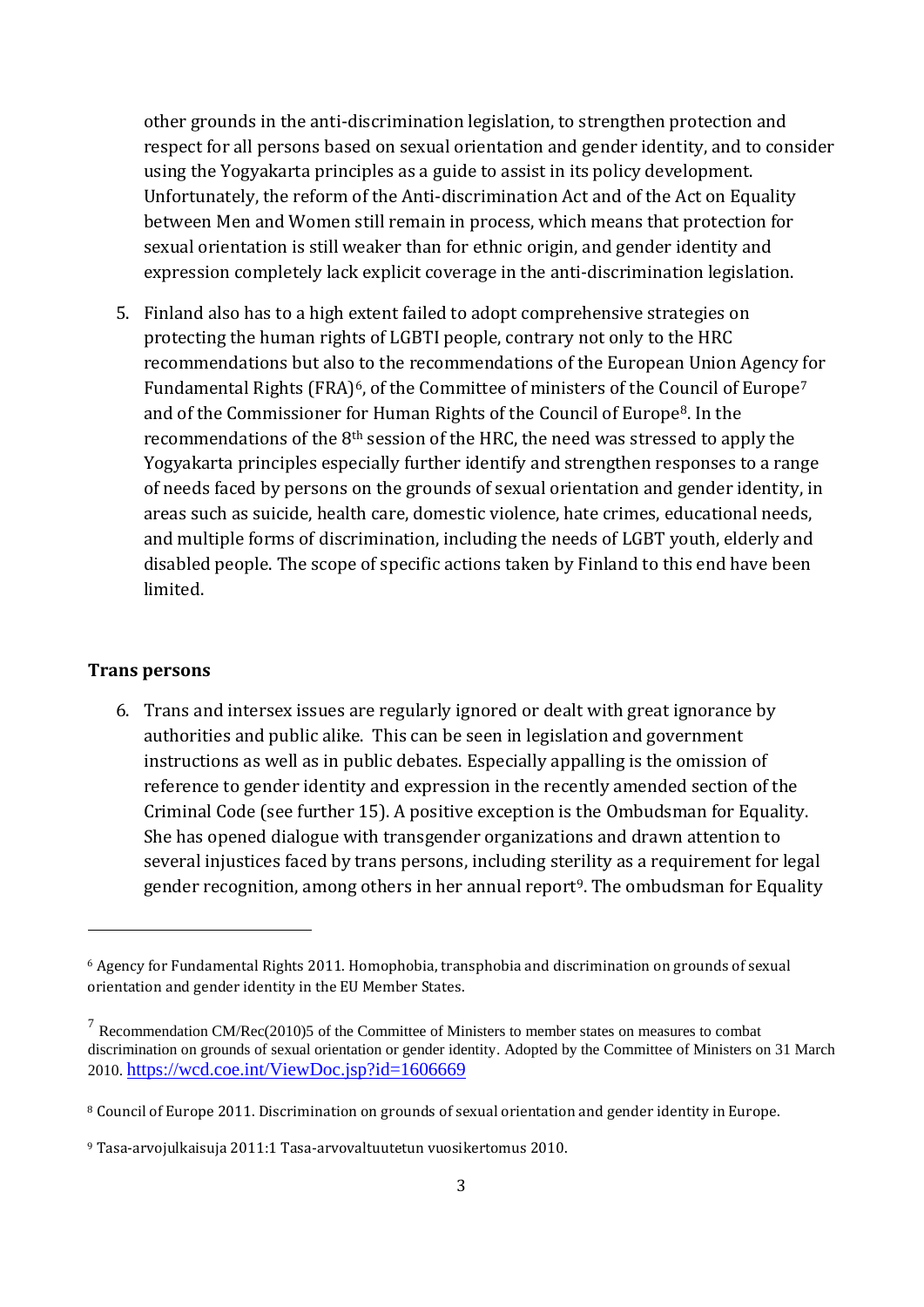has also organised a seminar about the human rights situation of transgender people and is currently preparing a comprehensive report on the issue.

- 7. The National Institute for Health and Welfare recently amended the ICD-10 classification of diseases and health problems as applied in Finland and excluded classes on transvestism (F64.1 & F65.1), but maintained transsexualism as a mental disorder, contrary to, e.g., the standpoint of the European Parliament<sup>10</sup> and of the Council of Europe Commissioner for Human Rights<sup>11</sup>.
- 8. For the confirmation of a new legal gender a person must have a medical certificate verifying sterilization. This can be seen as a form of forced sterilization. Council of Europe Commissioner for Human Rights has taken a strong stand against sterilization as a prerequisite for gender reassignment.<sup>12</sup> Also the Committee of Ministers of the Council of Europe has questioned requirements of physical changes as prerequisites for gender reassignment.<sup>13</sup>
- 9. If a person demanding legal gender reassignment is married or in registered partnership, consent of the spouse is required as a prerequisite so that the marriage can be altered to registered partnership and vice versa; otherwise change of the legal gender is not possible. This violates a person's right to privacy and self-determination. The non-marriage requirement has been condemned by the Council of Europe Commissioner for Human Rights.<sup>14</sup>
- 10. The privacy of transgender people is still commonly violated. There have been problems in acquiring new certificates from schools or employers after confirmation of the new gender marker. The population information act was reformed in 2010 to the

Press release by the Ombudsman for Equality on May 12, 2011: http://www.tasaarvo.fi/nyt/tiedotteet/tiedote//view/1560473.

Press release by the Ombudsman for Equality on November 18, 2011, publicised at http://yle.fi/uutiset/kotimaa/2011/11/tasaarvovaltuutettu\_transsukupuolisten\_ihmisoikeudet\_eivat\_toteudu\_3040081.html.

<sup>10</sup> European Parliament resolution of 28 September 2011 on human rights, sexual orientation and gender identity at the United Nations

<sup>11</sup> http://www.coe.int/t/commissioner/Viewpoints/090105\_en.asp

-

<sup>12</sup> http://www.coe.int/t/commissioner/Viewpoints/090105\_en.asp

 $13$  Recommendation CM/Rec(2010)5 of the Committee of Ministers to member states on measures to combat discrimination on grounds of sexual orientation or gender identity. Adopted by the Committee of Ministers on 31 March 2010.<https://wcd.coe.int/ViewDoc.jsp?id=1606669>

<sup>14</sup> Council of Europe 2011. Discrimination on grounds of sexual orientation and gender identity in Europe.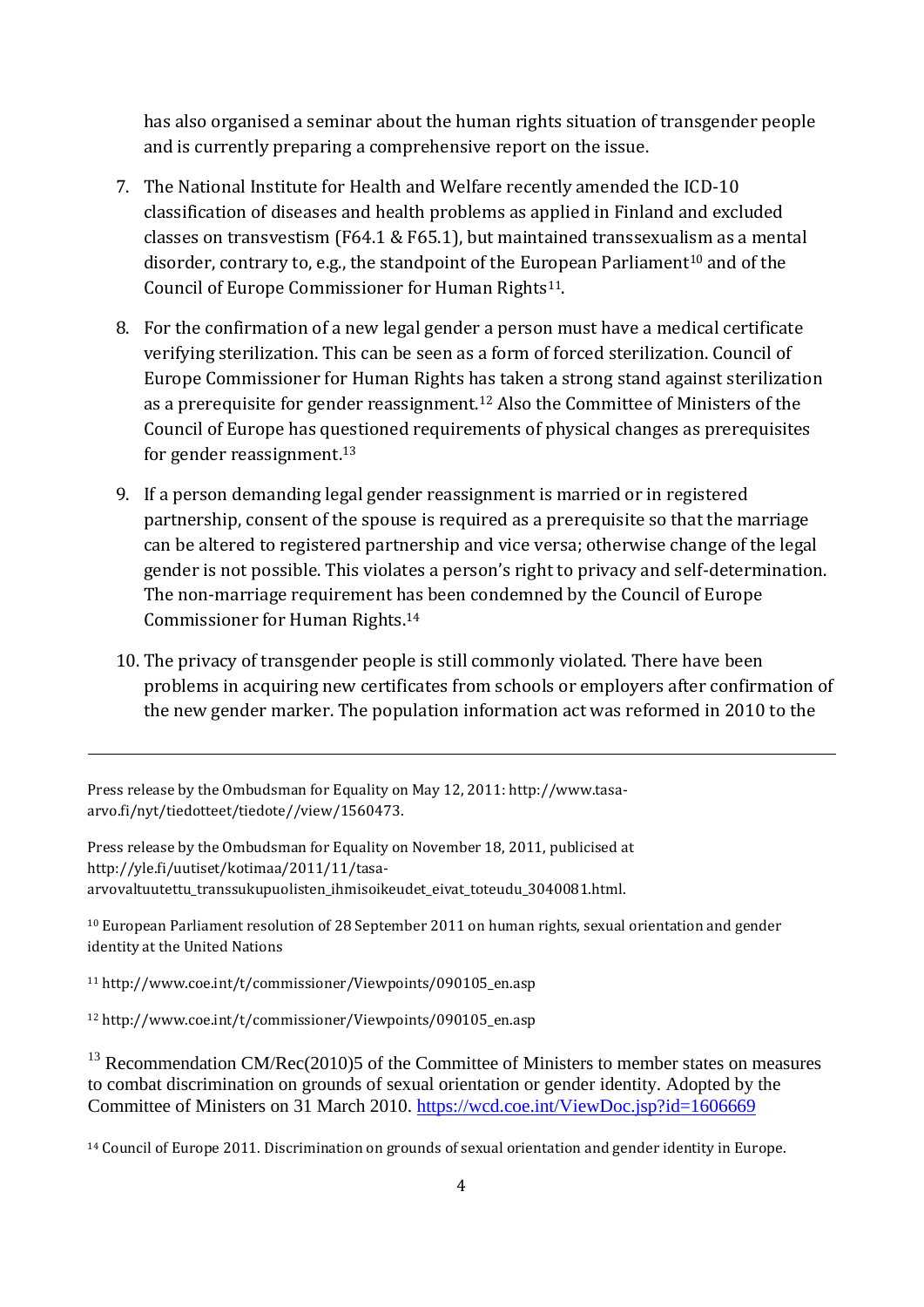effect that gender reassignment is marked in the population register. This has caused worries that it may be possible to create a list of transgender persons and their personal data through the population register.

- 11. Children and youth of various gender identities suffer from the predominant gender normativity in schools and from the lack of proper and sensitive support systems.
- 12. Access to hormone or surgical treatments is often complicated even when a diagnosis has been established according to the requirements of the current legislation in Finland and, particularly, there have been problems in compensation or reimbursement of the costs by the Social Insurance Institution of Finland (Kela).
- 13. In addition, considerable local variation is found in the level and quality of treatment and support for transgender people, especially gender variant children and transgender teenagers. Thus these young people do not have equal access to essential health care services. They are often treated by professionals who do not have sufficient knowledge on gender variance. The services should be equally efficient and of high quality throughout the country, but no state authority has currently taken adequate responsibility for ensuring that this is the case. Trans youth have also been denied referral to proper professional guidance and treatment preparing for gender reassignment even as the law on gender reassignment includes no age limit for access to investigation and treatment. The access of young people to gender identity investigation was discussed in 2011 by the National Ethical Board of Social and Health Sector, ETENE. It stated<sup>15</sup> that young people should have access to proper support and treatment by experts in accordance to current legislation.

# **Intersex persons**

.<br>-

14. Intersex children have been exposed to non-medically based surgery, which may cause in later life serious mental or physical complications. There is also only very limited support or counseling to the parents of intersex children. So far no comprehensive, high-quality data on the experiences of intersex persons of the treatment has been gathered.

# **Lack of data and awareness**

15. Effective anti-discrimination policy can only be based on adequate information on discrimination in society. In Finland, lack of information is often related to the lack of

<sup>15</sup> http://www.etene.fi/fi/aineistot/tiedotteet/tiedote/view/9979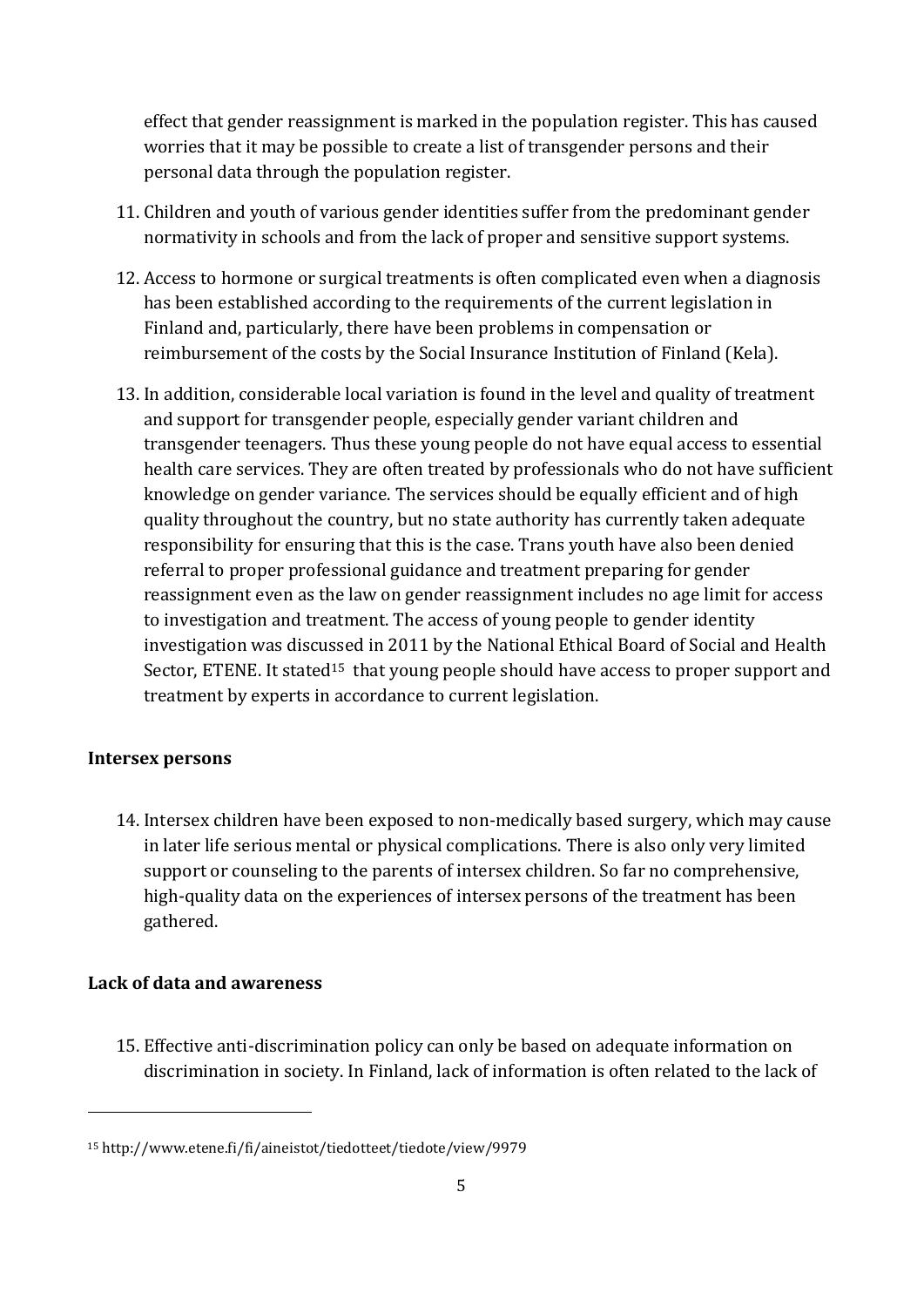sufficient support systems and prevention programmes. In its submission to the eight session of the UPR, Seta pointed out some fields where there is a shortage of information based on research on population. In all of those fields, the lack of information still prevails. These are the fields we listed also in 2008:

- The risk of LGBTI people committing suicide. This concerns especially young people who, in several previous studies made in other countries, have been found to have a higher risk of suicidal behaviour. Even though the suicide rate in Finland is high, so far no suicide prevention program has had an explicit LGBTI angle.
- Access to health care and health care information. There is no research on health issues of LGBTI people (others than HIV and HIV related issues), such as issues concerning mental health and a heightened probability for lesbian women to attain certain gynaecological cancers and breast cancer (recognised in previous studies outside Finland)<sup>16</sup>
- The prevalence of homo- and transfobic hate crimes in Finland. The police has started compiling data about hate crimes related to sexual orientation, gender identity or gender expression annually. This is an improvement. However, there is still a lack of analytical research into the matter, including the victims' experiences, and a lack of systematic and adequate training of the police force in the matter.
- The prevalence of domestic violence by and against LGBTI people. In 2008, Seta stated in its UPR submission that no support phone services or shelters for victims of violence are openly welcoming LGBTI clients. Now, the NGO-based Naisten linja<sup>17</sup> phone support service for women who encounter violence or threat of violence is more explicitly open also for LBT women. Otherwise, support services to victims of violence are still predominantly built on a heteronormative structure.
- The special needs of elderly LGBTI people<sup>18</sup>.
- The special needs of disabled LGBTI people.

.<br>-

 The prevalence of multiple discrimination, for example discrimination simultaneously based on ethnic origin and sexual orientation.

http://www.valt.helsinki.fi/sosio/tutkimus/equal/wwweng/publications.htm

<sup>16</sup> See *Lesbian and Bisexual Women's Health: Common Concerns, Local Issues*. Ilga report. ILGA 2006. Available at: http://doc.ilga.org/ilga/publications/publications\_in\_english/other\_publications/lesbian\_and\_bisexual\_women\_ s\_health\_report

<sup>17</sup> https://www.naistenlinja.fi/en/public/how+can+we+help+you/womens+line/

<sup>&</sup>lt;sup>18</sup> On age and employment issues, for example the risk of early retirement, see Charpentier, Sari "Heteronormativity and Working Life Course in the stories of People over the Age of 45" in Lehtonen, Jukka & Mustola, Kati (2004) *"Straight people don't tell, do they…?" Negotiating the boundaries of sexuality and gender at work.* Research Reports 2b/ 04. Ministry of Labor 2004. Available at: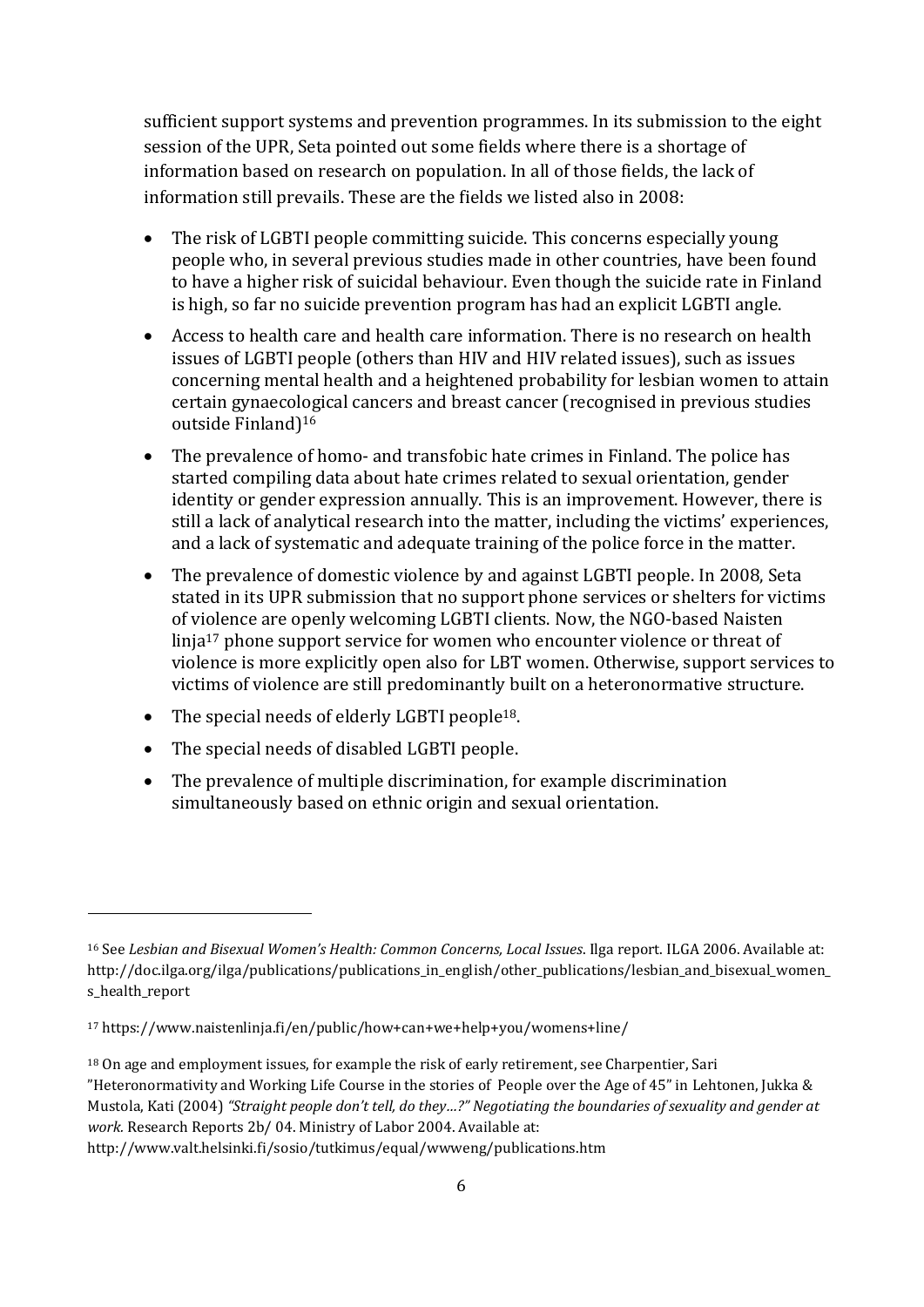#### **Hate crimes**

<u>.</u>

- 16. The Criminal Code of Finland was recently amended to incorporate bias against sexual orientation as ground for increasing the punishment for common crimes. Similarly, incitement of hatred, defamation or insulting sexual minorities was specifically criminalized. Gender identity was not included in these reforms in spite of the recommendations by the CoE commissioner for human rights and by the Council of Europe Committee of Ministers<sup>19</sup> and in spite of NGO<sup>20</sup> submissions condoning an inclusion of gender identity and expression.
- 17. Homophobic and transphobic crimes, defamation and criminalized discrimination have been monitored for a couple of years in Finland<sup>21</sup>, and in part they have been reported to ODIHR<sup>22</sup> and to the Fundamental Rights Agency of the European Union. It is, however, very likely that the true number of such incidents is higher than the estimates in these reports. The Finnish report<sup>2</sup> listed 46 suspected homo- and transfobic hate crimes, a very low number in comparison with some other countries, where ODIHR reported, in a narrower category, 5240 incidents from UK and 801 from Sweden.
- 18. It can be safely assumed that in numerous cases people do not report the hate crime or similar incidents to police, in fear of being treated inappropriately or ignored or apprehending that the cases will be publicized. There have been little efforts by the police to alleviate these, perhaps unfounded, suspicions.
- 19. There is no systematic follow up on how hate crime cases related to sexual orientation, gender identity or gender expression are dealt with by the prosecutors or decided by courts. Moreover, there are no guidelines or instructions on how police, prosecutors or courts should handle hate crimes or other criminal offences against sexual or gender minorities. The authorities have not fully utilized the training possibilities supplied by OSCE or the best practices provided by the governments of United Kingdom, the Netherlands or Sweden.

<sup>19</sup> Council of Europe 2011. Discrimination on grounds of sexual orientation and gender identity in Europe.

Recommendation CM/Rec(2010)5 of the Committee of Ministers to member states on measures to combat discrimination on grounds of sexual orientation or gender identity. Adopted by the Committee of Ministers on 31 March 2010[. https://wcd.coe.int/ViewDoc.jsp?id=1606669](https://wcd.coe.int/ViewDoc.jsp?id=1606669)

<sup>&</sup>lt;sup>20</sup> Seta submitted several statements to the ministry of justice in the process of reforming the Criminal Code.

<sup>21</sup> Niemi, J. 2011. Hate Crimes Reported to Police in Finland 2010. Poliisiammattikorkeakoulun raportteja 95 [in Finnish]. 46 suspected homophobic hate crimes.

<sup>22</sup> ODIHR 2011. Hate Crimes in the OSCE Region, Incidents and Responses, Annual report 2010.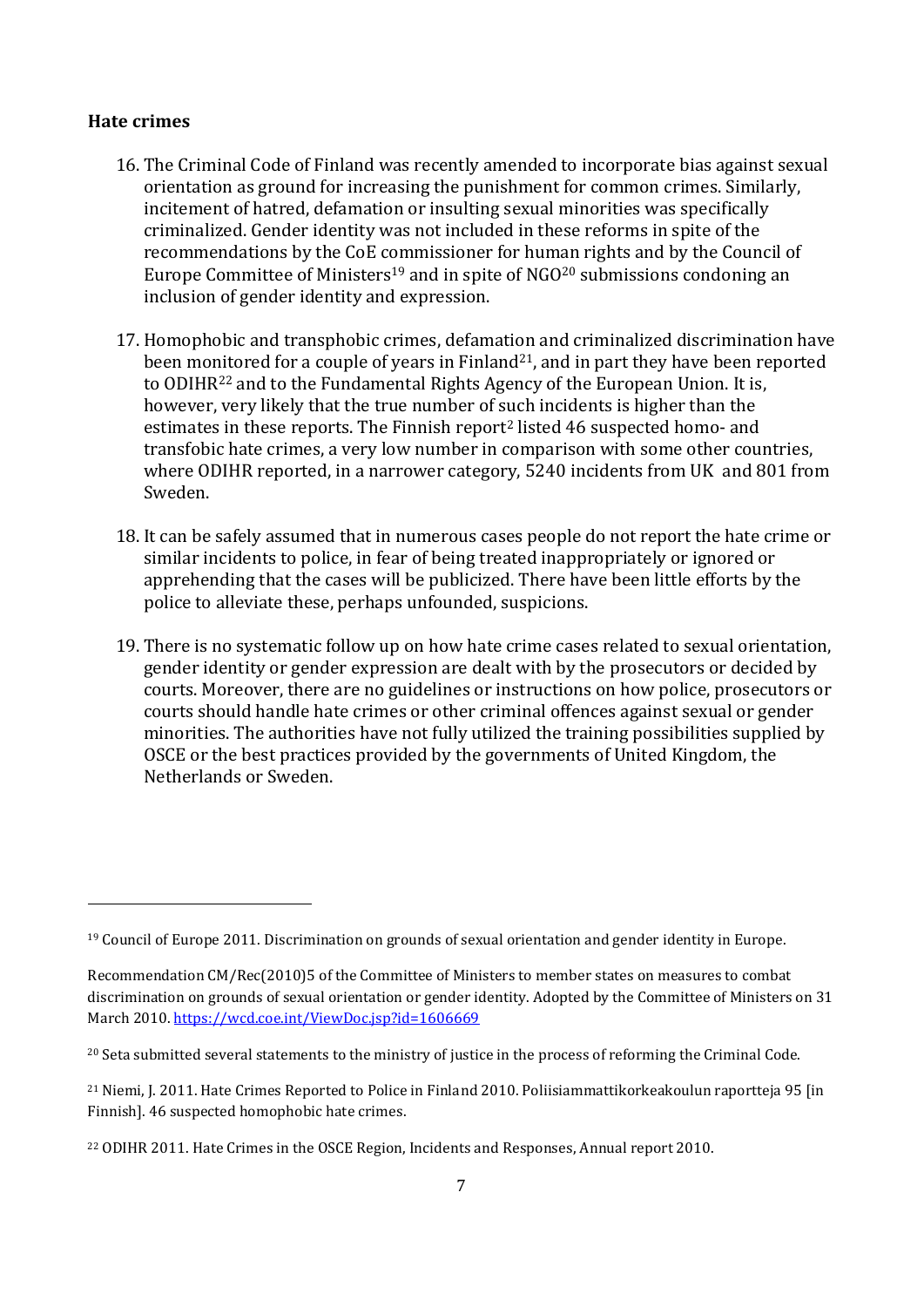#### **Discrimination**

- 20. The Non-Discrimination Act does refer explicitly to sexual orientation, but in the act different grounds for discrimination are dealt with in unequal way. In context of social welfare and health care services, social security benefits, the performance of military service, or access to housing discrimination based on sexual orientation is not prohibited. All public authorities are required to prepare an equality plan, but inclusion of sexual orientation and gender identity in the plan is voluntary.
- 21. Discrimination related to gender reassignment process is implicitly included in the Act on Equality between Women and Men. A reform of the latter is going on with the aim of providing explicit and comprehensive protection also on the grounds of gender identity and expression.
- 22. The mandates of the Ombudsman for Minorities and the Discrimination Board, supervising the Non-Discrimination Act, include discrimination based on ethnic origin, but not based on sexual orientation, while the Ombudsman for Equality has decided that discrimination on the grounds of gender identity and expression fall within her mandate even if not explicitly covered by the law about the mandate of the Ombudsman. It is of utmost importance that there would be an explicit mandate for one or other of the Ombudsmen to act in cases of discrimination based on sexual orientation or gender identity or gender expression.
- 23. The work to revise the Non-Discrimination Act as well as the mandates of the Ombudsmen, e.g. in relation to gender minorities, have been suspended due to lack of funding for the application of the planned amendments. The plans to revise the Act on Equality between Women and Men to include explicitly gender identity and expression is in progress, but it is tied to the progress of the Non-Discrimination Act.
- 24. LGBTI people experience discrimination in services. Most social and health care services are based on a gender normative and heteronormative system. Professionals within these fields lack adequate understanding about LGBTI people and their family relations and needs. It is for example sometimes difficult for the same-sex spouse of a patient in a hospital to get recognized by the hospital staff as a relative.
- 25. LGBTI people experience discrimination at work. There have been several cases of discrimination against transgender people in the media recently. Also cases of discrimination based on sexual orientation have come to the knowledge of NGOs. It can be assumed that few people experiencing employment discrimination due to sexual orientation or gender identity take their case further due to fear of further discrimination in the workplace and being "outed" in one's social environment. The lack of an ombudsman with a mandate to investigate LGB discrimination cases in the work life is another reason for the lack of known cases.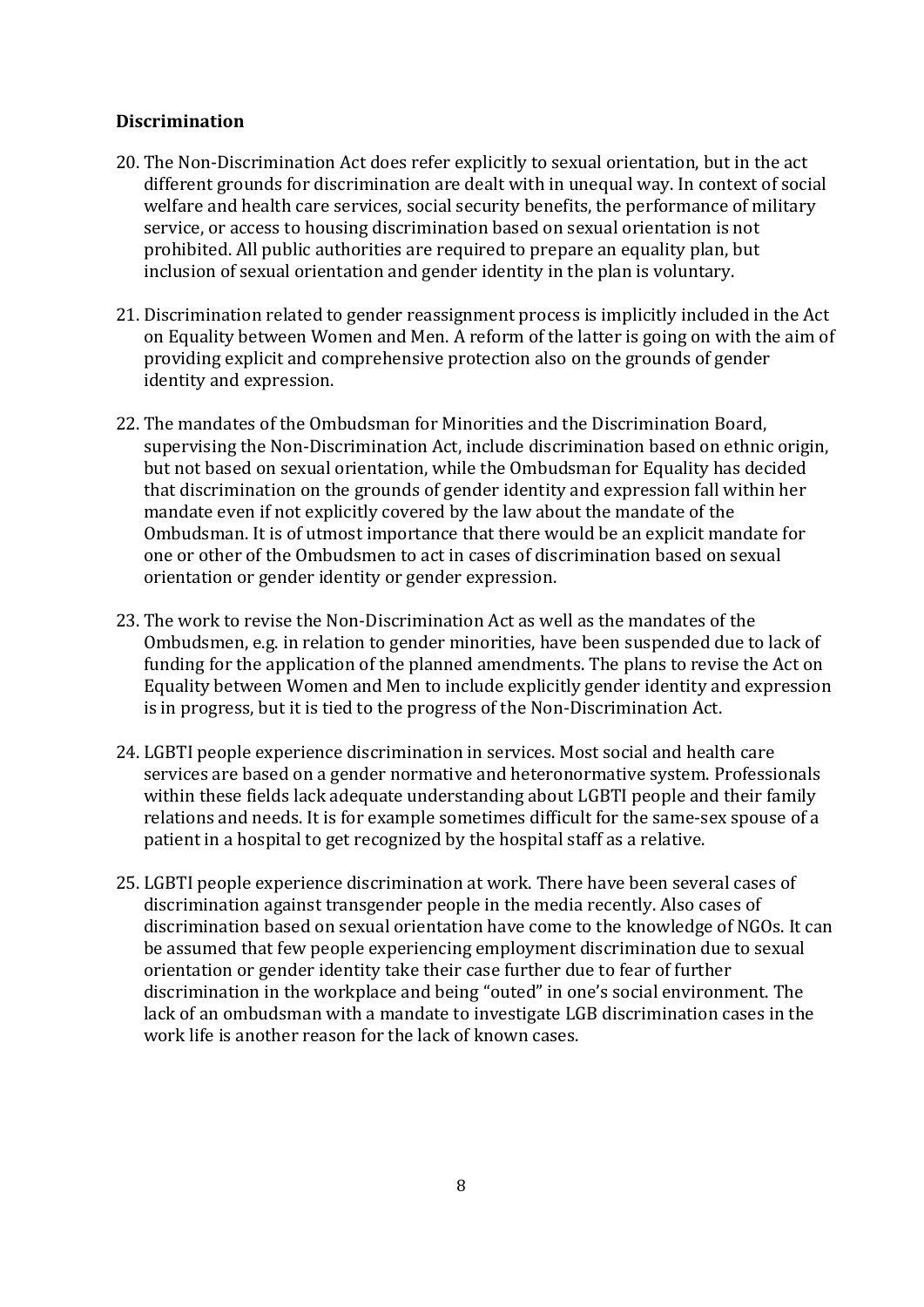## **Children, Youth and Families**

<u>.</u>

- 26. A recent study<sup>23</sup> revealed that some 36 percent of the young respondents of the survey had been target of bullying in schools because their belonging to sexual or gender minorities. Similarly, according to another study<sup>24</sup> only 12 percent of teachers believed that a student's openness about sexual orientation in school would be accepted by her mates. Harassment and uncertainty of acceptance as well as invisibility in school life and curricula may furthermore significantly raise the risk of suicides among children and youths belonging to sexual and gender minorities. There have been plans to amend legislation and some special programs by the education authorities<sup>25</sup> to fight discrimination and violence in schools, but they don't include references to sexual orientation or gender identity.
- 27. Finnish law grants specific, partly salaried, parental leaves. This right, however, is not quite fulfilled for families of LGBTI people. The spouses of biological mothers or fathers are only entitled to the so called paternity leave after second-parent adoption has been approved, which may take more than half a year since the birth of the child. Legal fathers living in a separate household from the legal mother are not entitled to full rights or compensations, although they may be very involved in the care of the children.
- 28. Same sex couples living in a registered partnership are not allowed to adopt children together. Second parent adoption was introduced in 2009. The process of second-parent adoption is long and can so far only start eight weeks after the birth of the child. This endangers the rights of the child, especially in cases of death of parent or child before confirmation of the second-parent adoption.
- 29. By the Finnish law the number of custodians of a child is not limited. The Finnish courts, however, have granted custodianships in an irregular manner to de facto social parents, contrary to the best interest of the child. Similarly, there have been problems in the way some courts and public authorities have been handling the second parent adoption processes.
- 30. Trans women i.e. women who's legal sex has been changed from man to woman can become legal parents of their biological children born after the legal gender reassignment only if living in a registered partnership with the mother of the child and even then only through internal adoption i.e. adopting one's biological child. Those children's right to their parents are thus at least partially limited.

<sup>23</sup> Huotari, K., Törma, S. & Tuokkola, K. 2011. Discrimination in education and leisure time. Ministry of the Interior publication 11/2011 [in Finnish].

<sup>24</sup> Puustinen, M. & Tikkanen, T. 2010. Moninaisuus ei mahdu kouluun. Opettaja lehti 3: 14-22. [in Finnish, 'Diversity doesn't fit in the school'].

<sup>25</sup> Antibullying program KiVa koulu ['cool school'], Finnish Ministry of Education and Culture, http://www.kivakoulu.fi/there-is-no-bullying-in-kiva-school